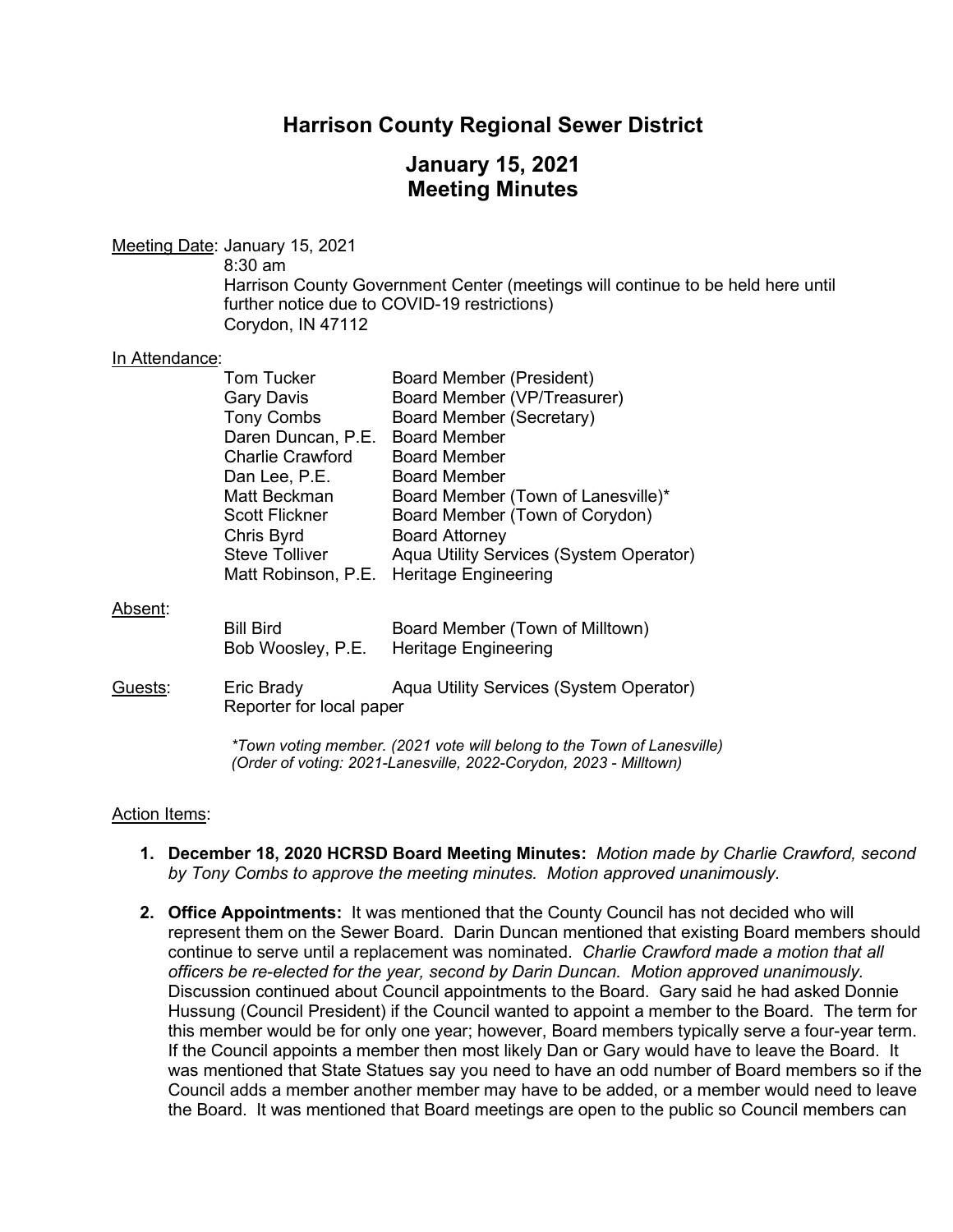HCRSD Mtg Minutes Jan. 15, 2021 Page 2 of 4

> attend any time they want. Chris Byrd said he will reach out to the Council to make sure they are aware that the Board has to have an odd number of members. Per the Order Establishing the District only the District Board can make a request to the State for any changes to be made to the make up of the Board.

## **3. Berkshire WWTP & New Salisbury System:**

- **a. Operations Report (December):** Steve Tolliver presented the December operations report. The plant met all permit requirements during the month of December. *A motion was made by Dan Lee, second by Tony Combs to accept the December operations report. Motion approved unanimously.*
- **b. Pressure Testing of Effluent Pumps:** Steve informed the Board that Straeffer Pump's technician returned to the site and completed his pressure testing of the effluent pumps. This information should allow us to finalize selection of larger effluent pumps. Heritage will proceed with finalizing pump selection and ordering the pumps for installation.
- **c. Aqua Utility Services new employee:** Steve introduced Eric Brady who is a new employee at Aqua Utility and was hired to help manage their wastewater operations. Eric is an Operator and Professional Engineer (PE) who has worked for many years at Louisville MSD and brings this valuable experience to his new position. Steve also mentioned that his current Berkshire WWTP operator, Wally Howard, will be retiring in April so a new operator will be signing the net DMR's for the Berkshire WWTP.

## **4. Berkshire WWTP Expansion:**

- **a. Preliminary Engineering Report (PER):** Matt Robinson informed the Board that the PER has been submitted to SRF and is under review.
- **b.** MHP Collection System I/I: Matt reported that a virtual meeting was held on January 8<sup>th</sup> between Tom, Bob, Steve, Matt and the MHP owner to discuss the I/I issues with the collection system which results in high flows to the WWTP during wet weather. It was discussed during the meeting that the problem seems to be with the older part of the system (most of which has clay tile pipe) and not with the newer system that was installed north of the WWTP (most of these sewers are PVC pipe). The owner was agreeable to additional televising of the sewers but also stated these costs would be passed on to the MHP residents. It was decided that during the next rain event we need to open the MH lids and try to track down which branches of the sewer system are contributing the most I/I that shows up at the plant.

Tom mentioned that we have an ordinance saying we can bill the MHP for all the flow they send to the WWTP, but we need to confirm how much flow we are getting from them. He said the solution seems to be to expand the WWTP.

**c. Schmidt Cabinet Lift Station:** Options for resolution of the surface water drainage infiltration issues at the lift station are still being considered.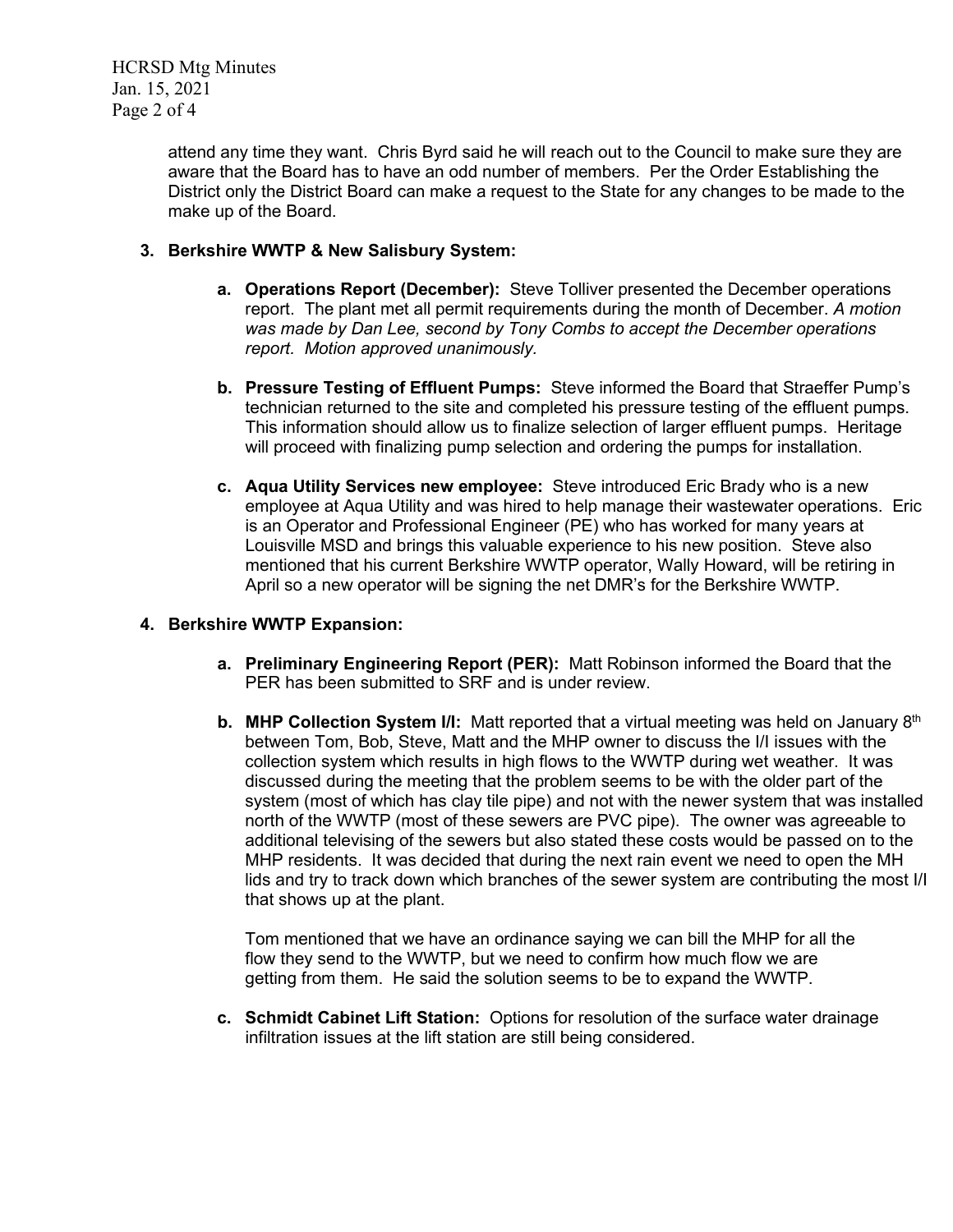HCRSD Mtg Minutes Jan. 15, 2021 Page 3 of 4

### **5. Poplar Trace Lift Station:**

- **a. Lot 120 Connection:** Lot 120 has been connected to the sewer system. The lateral connection was inspected and approved on 1/5/21. Lot 120 is a model home that is under construction and will not be completed for another 60 – 90 days.
- **b. Lift Station Start-Up:** After the lateral inspection at lot 120 the lift station was also inspected. The station is complete and just needs power from the electric company before start-up can be scheduled. Steve Tolliver asked that he be notified when the start-up is scheduled so he can be in attendance. Matt Robinson said he will notify Steve of the start-up date.
- **c. Water Lines to Close to Sewer Lines:** Scott Flickner mentioned that someone from Ramsey water told him there was a water line in the subdivision that was installed too close to a sewer line. Scott said the subdivision design engineer, Jason Copperwaite, is aware of the problem. Matt Robinson said he would call Jason to discuss the situation and will check the as-built plans, if available, to determine where the water line is shown in relation to the sewer line.
- **6. Assignment of County's Agreement with Town of Corydon:** Resolution No.2020-1 that requested assignment of the Sewer Service Agreement was approved by the Board in December and sent to the Commissioners and Council for approval. Tom Tucker mentioned that this will officially designate the HCRSD as the Sewer Authority outside of Corydon, Milltown, and Lanesville. This was part of the original set up documents for the Sewer District, but the assignment was never completed. Tom noted the Town of Corydon has hired an Indianapolis attorney to review the Agreement. The Indianapolis attorney suggested adding some conditions to the Agreement related to tap fees being paid by the Sewer District to the Town of Corydon. Tom said the attorneys are still discussing these issues. It was noted the Town was given money by the County as part of the original agreement to help fund and finance the Town's North WWTP construction. It is unclear why they would expect to also receive taps fees in additional to the original funding received. Darin Duncan asked if we could seek reimbursement from the County for legal fees associated with this issue? A request for reimbursement may be considered at a later date.

### **7. Treasurers Report:**

- **a.** *Motion made by Darin Duncan, second by Tony Combs to approve the December Treasurer's Report. Motion approved unanimously.*
- **b.** *Motion made by Gary Davis, second by Darin Duncan to pay the following claims. Motion approved unanimously.*

#### *District Checking Account:* i. Harrison REMC-WWTP electric service  $$1,529.45$ ii. Duke Energy – lift station electric service  $$27.76$ iii. Town of Corydon – December sewer bills  $$7,704.23$ iv. Aqua Utility Services - WWTP Op., LS Maint., Misc. Maint. \$7,470.10